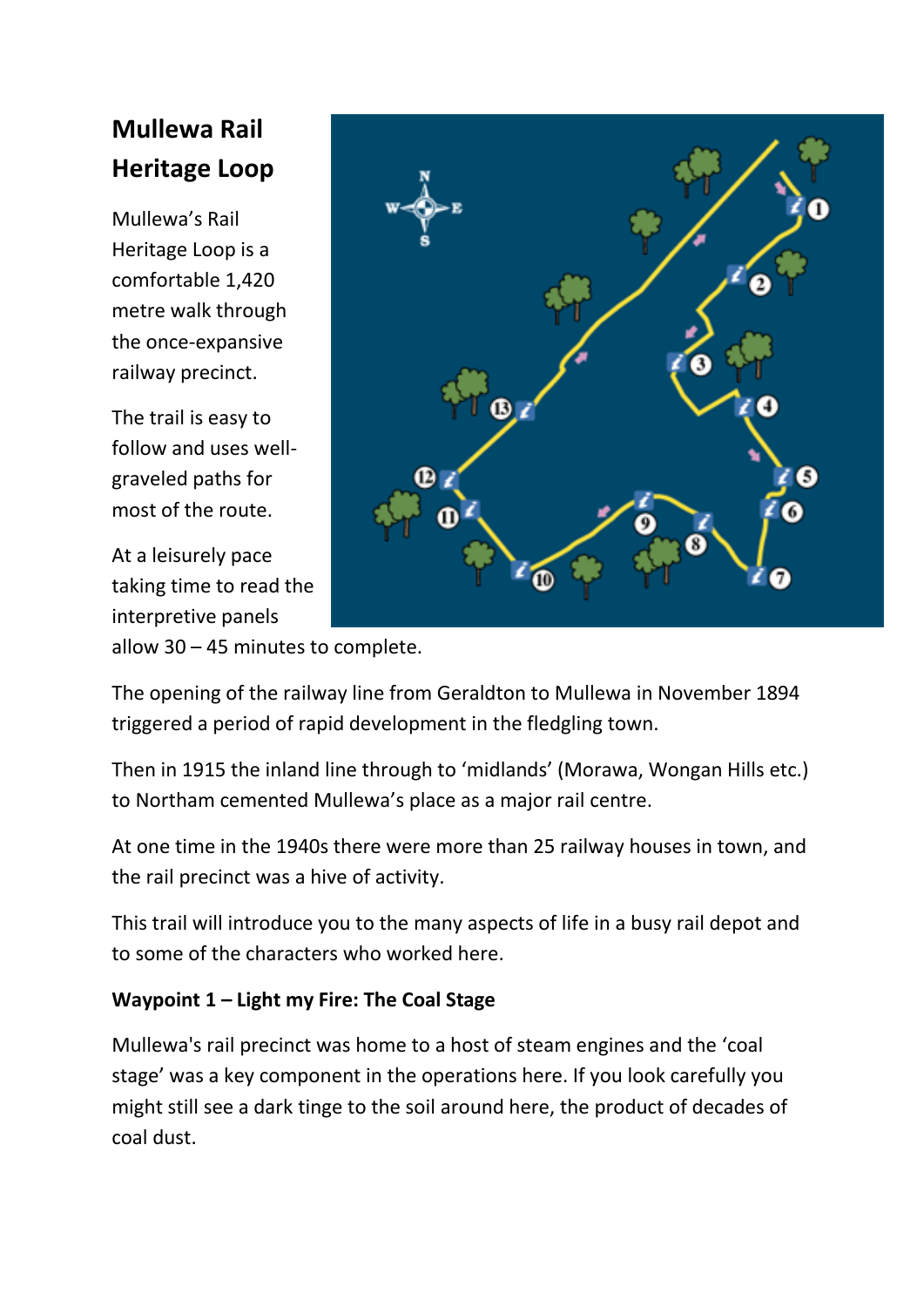# **Waypoint 2 – The 'Flu-Fighting' Loco Shed**

Who would have thought that Mullewa's loco sheds could ward off the symptoms of flu?

The town's idea to use the running sheds for the purpose of steam inhalation is a true reflection of the ingenuity of rural Australia.

## **Waypoint 3 – A 'Notable Example' of a Goods Shed**

The Mullewa goods shed was a focal point for trade through the town once trains were operating both westward to Geraldton and south to Perth via the midlands. It is now one of the last standing goods sheds in Western Australia.

## **Waypoint 4 – Heart of the Precinct: The Station**

The railway station wasn't just a stop to board and depart trains; its tearooms, parcel rooms and offices made it a business and social precinct in early Mullewa as well.

## **Waypoint 5 – Where Single Men Stayed: The Barracks**

The 'train men's barracks' were quarters for all single men who came to work in Mullewa. Find out how they lived in the early decades of the 20th century.

#### **Waypoint 6 – A Mighty Tank and Stand**

Though the tank and its stand have seen better days, they are still a potent reminder of the vital role of water in the early railway networks.

#### **Waypoint 7 – Dams, Bores, Tanks and Mills**

The difficulties of operating train services in the early 1900s with limited water was immense but was somewhat alleviated by the 111,250L capacity tank.

#### **Waypoint 8 – At Home on the Precinct: Railway Housing**

Railway cottages were simple affairs used to house railway families working on the further reaches of the railway network. The three room cottages were considered a luxury compared to the Balt's Camps that consisted of two army surplus tents and an outdoor cooking area.